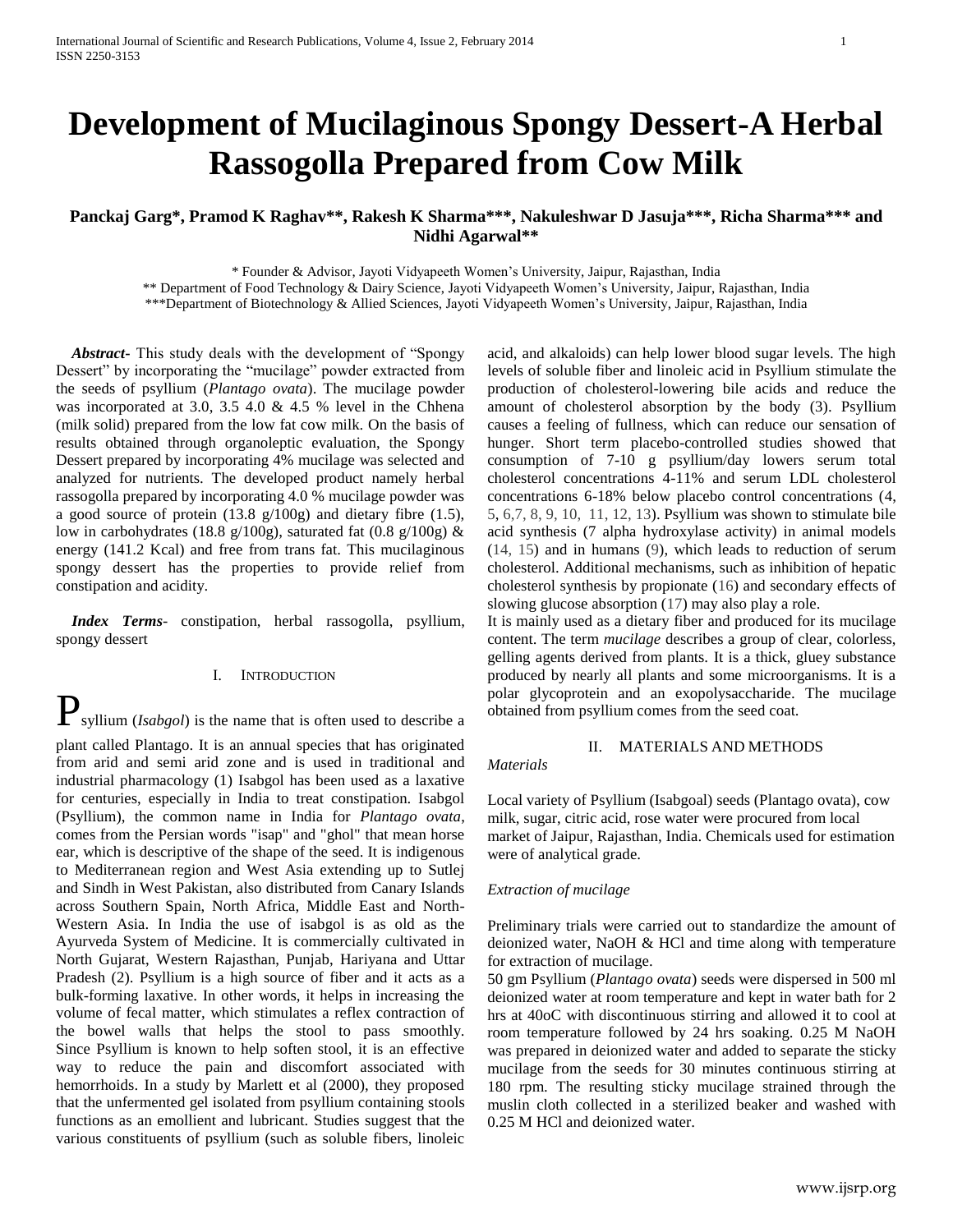The separated mucilage was dried overnight in an oven at 40°C, the dried mucilage was then grinded in a mortar pestle and sieved through 70 mesh size.

#### *Production of spongy dessert*

The Chhena making process includes the boiling of cow milk followed by addition of 0.3-0.5% citric acid solution (25 ml per liter of milk). Further the milk was gently stirred and cold water was added which results in the precipitation of the milk. After completion of precipitation it was collected in a muslin cloth and the whey was drained off by squeezing the lump (milk solid) as much as possible. The lumps of Chhena were softened uniformly by messing.

Four different percentage of 'mucilage powder' was incorporated at 3, 3.5, and 4.5 % by mass into the Chhena and mixed properly followed by preparation of Chhena balls. The ready balls were then cooked in the boiling sugar solution (30% w/v) for 15 minutes. All the three incorporation levels (3, 3.5 and 4 % by mass) of mucilage powder into Chhena resulted in successful formation of spongy dessert where as percentage level of 4.5 % by mass resulted in the breakage of chhena balls while cooking them in sugar solution. The successfully cooked balls were then collected from the deep pan and placed in the freshly prepared sugar syrup in which 4-5 drops of purified rose water were sprinkled.

#### *Organoleptic evaluation*

The developed product was evaluated for various parameters like appearance, color, texture, flavor and taste, after taste and overall acceptability through 9 point hedonic scale by semi trained panel members. Sensory evaluation, a scientific discipline used to evoke, measure, analyze and interpret reactions to those characteristics of foods and materials as they are perceived by the senses of sight, smell, taste and touch (18). Sensory evaluation consists of judging the quality of food by a panel of judges. The sensory qualities affect the choice of food very much.

For sensory evaluation, following points were followed.

1. Testing area was quiet and a comfortable environment.

2. Testing area was centrally located and members of the panel easily reached to it.

3. Cosmetic odours were avoided from food testing area.

4. Each sample was given code and evaluation was carried out in a separate room and interaction among judges was avoided to prevent the biasness.

The panel members were having Good health, Average sensitivity, High degree of personal integrity, Intellectual curiosity, Availability and willingness to spend time in evaluation and periodic tests for acquit. Selection of panel members involved the screening of 30 semi trained panel members. All the semi trained panel members were subjected to triangle difference test. 20 panel members having sharp discrimination, discretion and communication skills were selected and then preceded for 9 point hedonic evaluations. This method has nine points and theses points are given word descriptions ranging from "dislike extremely" to "like extremely" (19). This test explores consumer likings or preference levels of the developed food products.

#### *Nutritional analysis*

On the basis of highest scores obtained through 9 point hedonic method, the Spongy Dessert containing 4% by mass mucilage powder was analyzed for various nutrients like protein (IS:721- 1973[R-2005]), total fat (IS:4079-1967[R-2009]), saturated & trans fat (AOAC 996.06), cholesterol (AOAC 976.26), sodium & potassium (AAS), energy (IS:8220-1976[R-2005]), crude fibre (AOAC 978.10), total dietary fibre (AOAC 985.29), total carbohydrates (IS:1656-2007) & sugar (IS:1162-1958 Reaffirmed - 2009).

#### *Statistical analysis*

Student's 't' test was used for analysis of data.

#### III. RESULTS & DISCUSSION

### *Organoleptic evaluation*

Organoleptic evaluation of Spongy Dessert showed that standard was the most acceptable in (8.86) in terms of appearance. It was followed by sample A  $(8.33)$ , B  $(8.26)$  and C  $(7.60)$ .

Color wise, standard was the most acceptable (8.80). Sample C (8.40) was placed after this. It was followed by sample B (8.06) and A (7.30) (Figure 1).



### **Fig.1: Appearance & Color scores of Spongy Dessert through 9 point hedonic method**

*S – Standard (without incorporation of mucilage powder), A – Spongy Dessert (With incorporation of 3 % mucilage powder by mass), B - Spongy Dessert (With incorporation of 3.5 % mucilage powder by mass), C - Spongy Dessert (With incorporation of 4 % mucilage powder by mass)*

In terms of texture, sample C (8.66) stood out. Standard (8.06) got place after this. Sample A and B were equally accepted (8.00). Taste of sample C was found the best (8.70). While sample A  $(8.60)$ , B  $(8.50)$  and standard  $(8.10)$  were next to it respectively (Figure 2).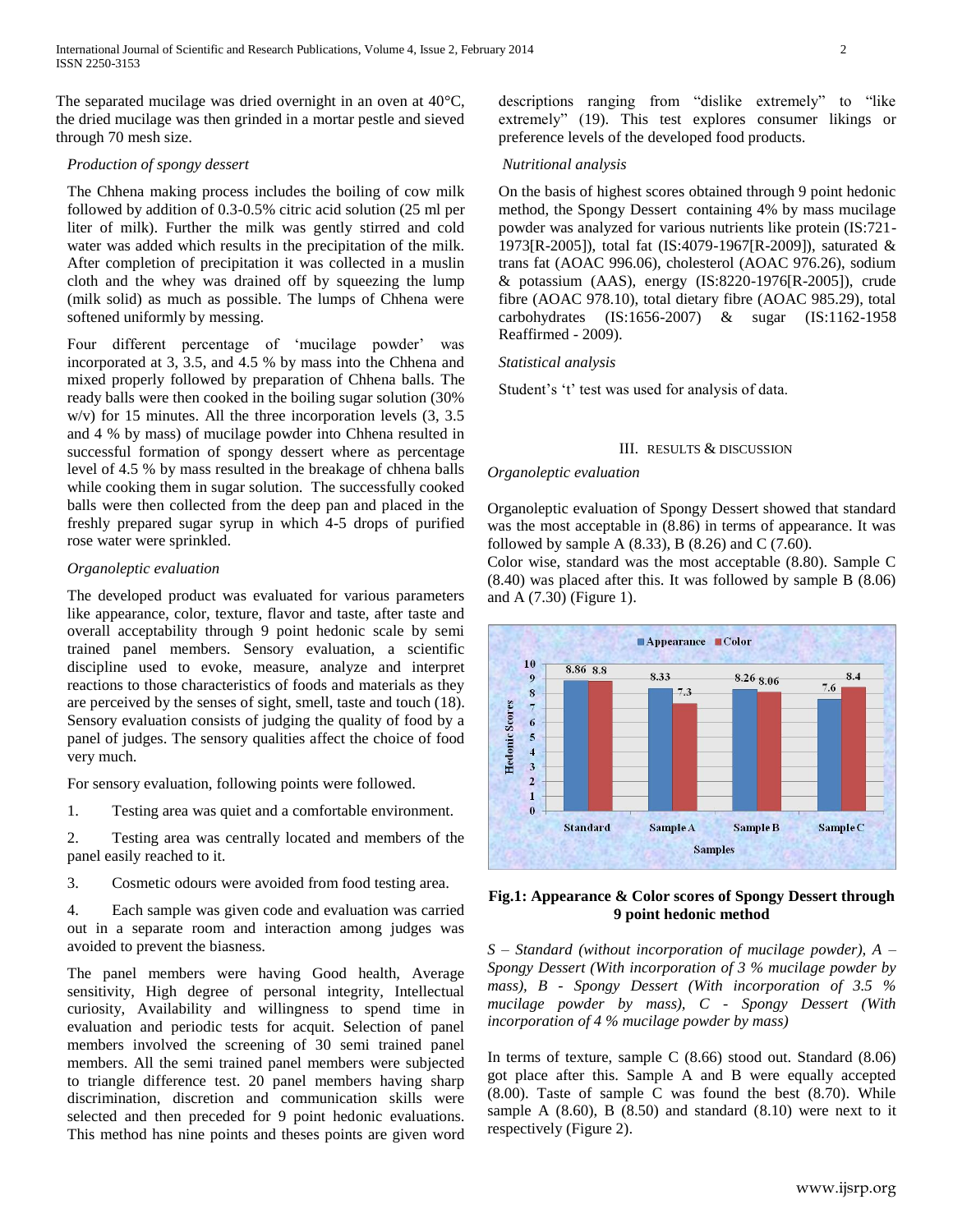

## **Fig.2: Texture & Taste scores of Spongy Dessert through 9 point hedonic method**

*S – Standard (without incorporation of mucilage powder), A – Spongy Dessert (With incorporation of 3 % mucilage powder by mass), B - Spongy Dessert (With incorporation of 3.5 % mucilage powder by mass), C - Spongy Dessert (With incorporation of 4 % mucilage powder by mass)*

Flavor of sample A and C were the most acceptable (8.80). Sample B was placed next (8.70). Flavor of standard was the least acceptable among all (8.10).

In over all acceptability, sample  $C(8.43)$  was the most preferred and sample A (8.18) the least. Standard was the second choice and sample B, the third with values 8.38 and 8.30 respectively in terms of over all acceptability (Figure 3). Soymilk was used in preparation of rasgulla (20).



#### **Fig.3: Flavor & Over all acceptability scores of Spongy Dessert through 9 point hedonic method**

*S – Standard (without incorporation of mucilage powder), A – Spongy Dessert (With incorporation of 3 % mucilage powder by mass), B - Spongy Dessert (With incorporation of 3.5 % mucilage powder by mass), C - Spongy Dessert (With incorporation of 4 % mucilage powder by mass) Nutritional analysis*

The study of nutritional values revealed that the Spongy Dessert found more nutritive as compared to control available in the market. It was observed that carbohydrate content (18.8 g/100g) of this product was lesser than the control  $(61.0 \text{ g}/100 \text{ g})$ . Protein content (13.8g/100g) of the developed product was higher as compared to control one (6g/100g) (Table 1). Low-carbohydrate diets have specific cardiovascular benefits (21). Lowcarbohydrate, high-protein diets typically produce a 2- to 3-kg weight loss (22). This diet appears to improve satiety through their action on measures of adiposity and gut peptides that influence appetite and caloric intake (23). The effect of highercarbohydrate diets, particularly those enriched in refined carbohydrates, coupled with the rising incidence of overweight and obesity, creates a metabolic state that can favor a worsening of the atherogenic dyslipidemia that is characterized by elevated triglycerides, reduced HDL cholesterol, and increased concentrations of small, dense LDL particles (24, 25).

| <b>Nutrients</b>                   | <b>Control</b> | <b>Spongy Dessert</b> |
|------------------------------------|----------------|-----------------------|
| <b>Total carbohydrates</b>         | 61.0           | 18.8                  |
| $(\%$ by mass)                     |                |                       |
| Sugar $(\%$ by mass)               | 36.0           | 17.4                  |
| Protein (% by mass)                | 6.0            | 13.8                  |
| Total fat (% by mass)              | 1.0            | 1.2                   |
| Saturated fat (% by mass)          | 1.0            | 0.8                   |
| Trans fat (% by mass)              | Nil.           | Nil                   |
| Sodium $(mg/100g)$                 | 27             | 28                    |
| Potassium (mg/100g)                | 7.4            | 4.1                   |
| Energy (Kcal/100g)                 | 276            | 141.2                 |
| Total dietary fibre (% by<br>mass) | 0.0            | 1.5                   |

**Table 1: Nutritional analysis of standard and** *Spongy Dessert*

A slight increase of fat content (1.2g/100g) was reported in Spongy Dessert as compared to control (1.0g/100g) but the saturated fat was found lesser (0.8g/100g) than the control (1.0g/100g) which was beneficial for health. Saturated fat intake has been linked to an increased risk of cardiovascular disease (CVD), and this effect is thought to be mediated primarily by increased concentrations of LDL cholesterol (26). Both control and Spongy Dessert were found free from trans fat. Trans fats adversely affect multiple cardiovascular risk factors and contribute significantly to increased risk of CHD events. They may also worsen insulin sensitivity, particularly among individuals predisposed to insulin resistance; possible effects on weight gain and diabetes incidence (27). Negligible difference was observed in sodium content of control and Spongy Dessert. It plays a major role in maintaining blood volume and blood pressure by attracting and holding water. Sodium is also important in cellular osmotic pressure (the passage of fluids in and out of the cells) and in transmitting nerve impulses.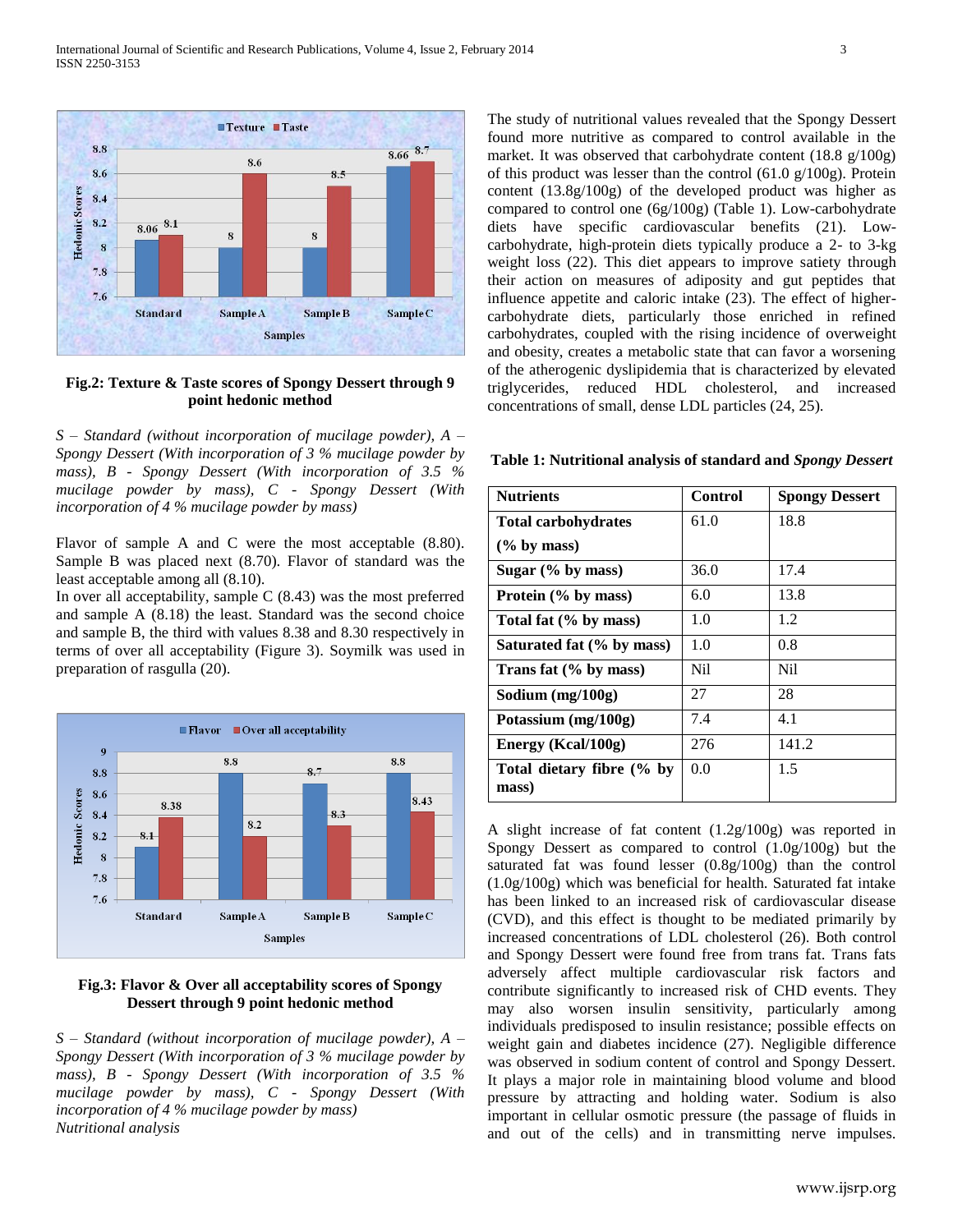Potassium content (4.1 mg/100g) was also found in Spongy Dessert which may reduce systolic and diastolic blood pressure, risk of cardiovascular disease, stroke and coronary heart disease. WHO also suggested a potassium intake of at least 90 mol/day (3510 mg/day) for adults (28). Energy value of control and Spongy Dessert was found as 276.00 & 141.20 Kcal/100g respectively (Table 1). Spongy Dessert consists dietary fiber which upon absorption of fluids converts into a laxative and helps in smooth bowl movement. Total fibre content was absent in control product whereas in Spongy Dessert it was estimated as 1.5 g/100g. Increasing the intake of high-fiber foods or fiber supplements improves serum lipoprotein values, lowers blood pressure, improves blood glucose control for diabetic individuals, aids weight loss, and improves regularity (29).

#### IV. CONCLUSION

The developed product namely mucilaginous spongy dessert is a low calorie, low fat, high protein and fibrous product which is having the potential to relieve the constipation, controlling the acidity and diabetes mellitus along with lowering the high blood pressure.

#### **REFERENCES**

- [1] Patel BS, Patel JC and Sadaria SG. (1996). Response of blond psyllium (*Plantago ovata*) to irrigation and phosphorus. *Indian J. Agron* 41: 311– 314.
- [2] <http://www.psylliums.com/> psyllium.htm
- [3] [Marlett](http://ajcn.nutrition.org/search?author1=Judith+A+Marlett&sortspec=date&submit=Submit) JA, [Kajs](http://ajcn.nutrition.org/search?author1=Theresa+M+Kajs&sortspec=date&submit=Submit) TM, and [Fischer](http://ajcn.nutrition.org/search?author1=Milton+H+Fischer&sortspec=date&submit=Submit) MH. (2000). An unfermented gel component of psyllium seed husk promotes laxation as a lubricant in humans. *Am J Clin Nutr* 72 (3): 784-789.
- [4] Anderson JW, Zettwoch N, Feldman T, Tietyen-Clark J, Oeltgen P and Bishop CW. (1988). Cholesterol-lowering effects of psyllium hydrophilic mucilloid for hypercholesterolemic men. *Arch Intern Med* 148:292-6.
- [5] Sprecher DL, Harris BV, Goldberg AC, Anderson EC, Bayuk LM, Russell BS, Crone DS, Quinn C, Bateman J, Kuzmak BR and Allgood LD. (1993). Efficacy of psyllium in reducing serum cholesterol levels in hypercholesterolemic patients on high - or low - fat diets. *Ann Intern Med* 199:545-54.
- [6] Levin EG, Miller VT, Muesing RA, Stoy DB, Balm TK and LaRosa JC. (1990). Comparison of psyllium hydrophilic mucilloid and cellulose as adjuncts to a prudent diet in the treatment of mild to moderate hypercholesterolemia. *Arch Intern Med* 150:1822-7.
- [7] Bell LP, Hectorn KJ, Reynolds H and Hunninghake DB. (1990). Cholesterol-lowering effects of soluble-fibre cereals as part of a prudent diet for patients with mild to moderate hypercholesterolemia. *Am J Clin Nutr* 52:1020-6.
- [8] Anderson JW, Floore TL, Geil PB, O'Neal DS and Balm TK. (1991). Hypocholesterolemic effects of different bulk-forming hydrophilic fibres as adjuncts to dietary therapy in mild to moderate hypercholesterolemia. *Arch Intern Med* 151:1597-602.
- [9] Everson GT, Daggy BP, McKinley C and Story JA. (1992). Effects of psyllium hydrophilic mucilloid on LDL-cholesterol and bile acid synthesis in hypercholesterolemic men. *J Lipid Res* 33:1183-92.
- [10] Anderson JW, Riddell-Mason S, Gustafson NJ, Smith SF and Mackey M. (1992). Cholesterol-lowering effects of psyllium-enriched cereal as an adjunct to a prudent diet in the treatment of mild to moderate hypercholesterolemia. *Am J Clin Nutr* 56:93-8.
- [11] Stoy DB, LaRosa JC, Brewer BK, Mackey M and Meusing RA. (1993). Cholesterol-lowering effects of ready-to-eat cereal containing psyllium. *J Am Diet Assoc* 93:910-2.
- [12] Wolever TM, Jenkins DJ, Mueller S, Boctor DL, Ransom TP, Patten R, Chao ES, McMillan K, and Fulgoni V. (1994). Method of administration influences the serum cholesterol-lowering effect of psyllium. *Am J Clin Nutr* 59:1055-9.
- [13] Wolever TM, Jenkins DJ, Mueller S, Patten R, Relle LK, Boctor D, Ransom TP, Chao ES, McMillan K and Fulgoni V. (1994). Psyllium reduces blood lipids in men and women with hyperlipidemia*. Am J Med Sci* 307:269-73.
- [14] Horton JD, Cuthbert JA and Spady DK. (1994). Regulation of hepatic 7 alpha-hydroxylase expression by dietary psyllium in the hamster. *J Clin Invest* 93:2084-92.
- [15] Matheson HB, Colon IS and Story JA. (1995). Cholesterol 7 alphahydroxylase activity is increased by dietary modification with psyllium hydrocolloid, pectin, cholesterol and cholestyramine in rats. *J Nutr* 125:454-8.
- [16] Anderson J.W. (1995). Short-chain fatty acids and lipid metabolism: human studies. In: Cummings, J.H., Rombeau, J.L., Sakata, T., (ed), Physiological and clinical aspects of short-chain fatty acids. Cambridge, United Kingdom: Cambridge University Press, pp. 509-23.
- [17] Jenkins, D.J.A., Jenkins, A.L., Wolever, T. and Vuksan, V. (1990). Fibre and physiological and potentially therapeutic effects of slowing carbohydrate absorption. In: Furda, I., Brine, C.J., (ed), New developments in dietary fibre. New York: Plenum Press. pp. 129-34.
- [18] Penfield M.P. and Campbell A.M. (1990). Experimental Food Science. London: Academic Press Ltd. pp. 52.
- [19] Chambers E. (1998). The 9 point Hedonic Scale. Chicago: Peryam and Kroll Research Corporation. pp. 6-7.
- [20] Nande P, Tapadia P, Jain K, Lodhaya F and Vali SA. (2008). A study on soymilk as a substitute for animal milk. *Journal of Dairying, Food and Home Science* 27 (1): 1-10.
- [21] Blackburn GL, Phillips JCC and Orreale SM. (2001). Physician's guide to popular low-carbohydrate weight-loss diets. *Cleveland Clinic Journal of Medicine* 68 (9):761-774.
- [22] Kolanowski J. (1977). On the mechanisms of fasting natriuresis and of carbohydrate induced sodium retention. *Diabetes Metab* 3:131–143
- [23] Kushner RF and Doerfler B. (2008). Low-carbohydrate, high-protein diets revisited. *Current Opinion in Gastroenterology* 24:198–203.
- [24] Parks EJ and Hellerstein MK. (2000). Carbohydrate-induced hypertriacylglycerolemia: historical perspective and review of biological mechanisms. *Am J Clin Nutr* 71:412–33.
- [25] Siri PW and Krauss RM. (2005). Influence of dietary carbohydrate and fat on LDL and HDL particle distributions. *Curr Atheroscler Rep* 7:455–9
- [26] US Department of Health and Human Services Dietary guidelines for Americans (2005). Washington, DC: USDA.
- [27] [Mozaffarian D,](http://www.ncbi.nlm.nih.gov/pubmed?term=Mozaffarian%20D%5BAuthor%5D&cauthor=true&cauthor_uid=19424218) [Aro A](http://www.ncbi.nlm.nih.gov/pubmed?term=Aro%20A%5BAuthor%5D&cauthor=true&cauthor_uid=19424218) an[d Willett WC.](http://www.ncbi.nlm.nih.gov/pubmed?term=Willett%20WC%5BAuthor%5D&cauthor=true&cauthor_uid=19424218) (2009). Health effects of trans-fatty acids: experimental and observational evidence. *Eur J Clin Nutr* 63(2):S5- 21.
- [28] [http://www.who.int/nutrition/publications/guidelines/potassium\\_intake\\_prin](http://www.who.int/nutrition/publications/guidelines/potassium_intake_printversion.pdf) [tversion.pdf](http://www.who.int/nutrition/publications/guidelines/potassium_intake_printversion.pdf)
- [29] Anderson JW, Baird P, Jr Davis RH, Ferreri S, Knudtson M, Koraym A, Waters V and Williams C. (2009). Health benefits of dietary fiber. *Nutrition Reviews* 67(4):188–205

#### AUTHORS

**First Author** – Dr. Panckaj Garg, Founder & Advisor, Jayoti Vidyapeeth Women's University, Jaipur, Rajasthan, India

**Second Author** – Dr. Pramod Kumar Raghav, Associate Professor, Department of Food Technology & Dairy Science, Jayoti Vidyapeeth Women's University, Jaipur, Rajasthan, India **Third Author** – Dr Rakesh Kumar Sharma, Professor, Department of Biotechnology & Allied Sciences, Jayoti Vidyapeeth Women's University, Jaipur, Rajasthan, India

**Fourth Author** – Dr. Nakuleshwar Dutt Jasuja, Assistant Professor, Department of Biotechnology & Allied Sciences, Jayoti Vidyapeeth Women's University, Jaipur, Rajasthan, India **Fifth Author** – Dr. Richa Sharma, , Assistant Professor, Department of Biotechnology & Allied Sciences, Jayoti Vidyapeeth Women's University, Jaipur, Rajasthan, India